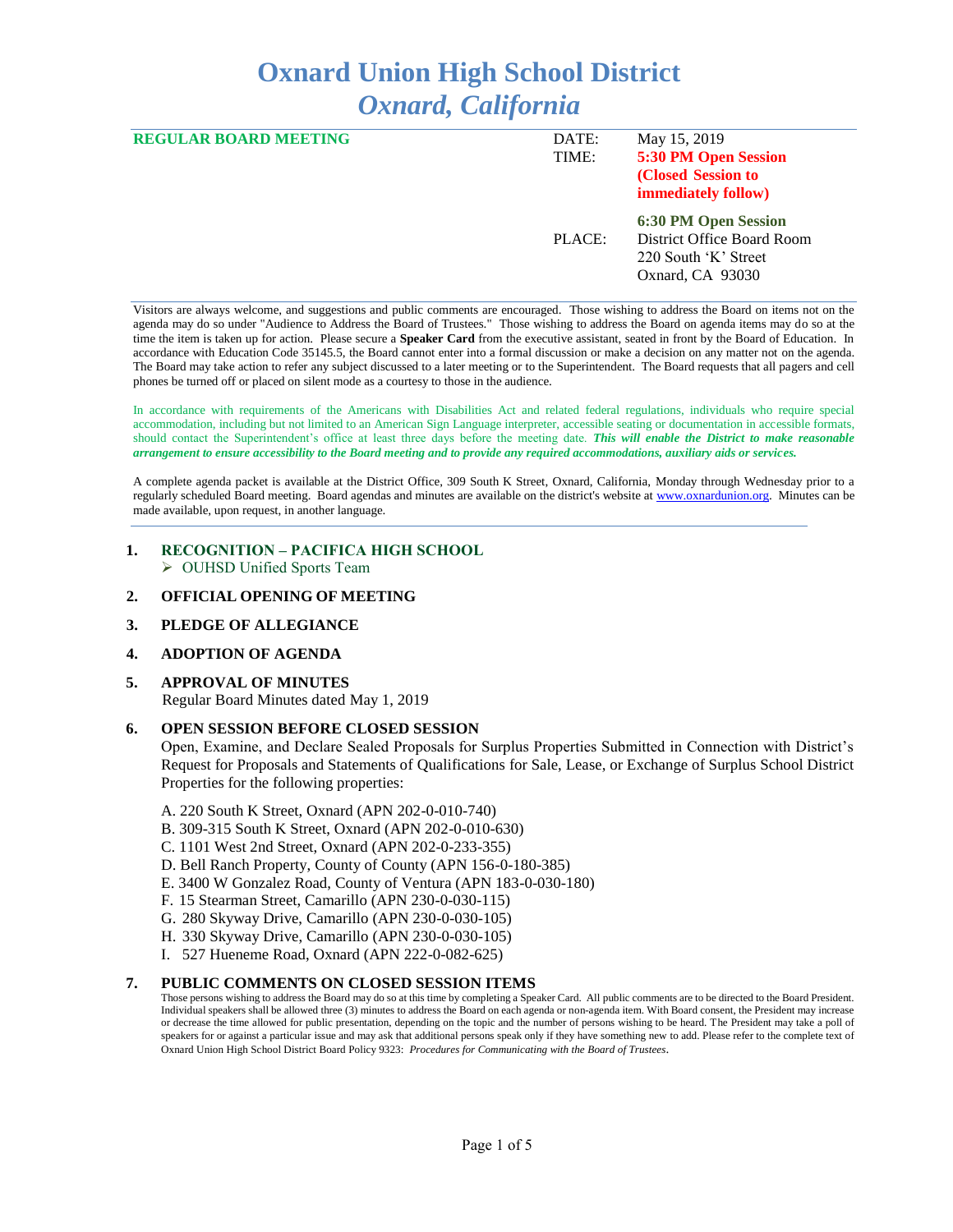## **8. CLOSED SESSION**

During this time, the Board may adjourn to Closed Session to discuss confidential material relating to the following items.

- A. Public Employee Discipline/Dismissal/Release/Resignation/Appointment/Reassignment/Employment [Government Code Section 54957(b)(1)]
	- ➢ Appointment: Assistant Principal
	- ➢ Appointment: Principal
	- ➢ Public Employee Discipline
- B. Conference with Labor Negotiator(s): Government Code Section 54957.6
	- ➢ Agency Negotiator: Rocky Valles, Ed.D., Assistant Superintendent-Human Resources
		- Employee Organization: Oxnard Federation of Teachers and School Employees (OFTSE) – Certificated Bargaining Unit
		- Employee Organization: California School Employee Association (CSEA)
			- Campus Supervisor Bargaining Unit
- C. Student Personnel: [Education Code §35146, 48912, 48919]
- D. Consideration of Confidential Student Issues Other Than Expulsion and Suspension, Pursuant to Education Code §35146
- E. Anticipated Litigation
- F. Conference with Real Property Negotiator (Govt. Code § 54956.8) PROPERTY: 50-acres of 107.25 acres located at or near 1825 Camino del Sol, Oxnard, CA (southeast corner of N. Rose Ave. and Cesar Chavez Dr.) Ventura County Assessor Parcel No. 214-0-020-595 AGENCY NEGOTIATOR: Jeff Weinstein, Assistant Superintendent Business Services and Dr. Joel Kirschenstein, Consultant Sage Realty Group Inc. NEGOTIATING PARTIES: Brian Edward Maulhardt, as Trustee of the Brian Edward Maulhardt Children's Support Trust UNDER NEGOTIATION: Price and terms of payment
- G. Conference with Real Property Negotiator (Govt. Code § 54956.8) PROPERTY: Multiple District-owned parcels, including: (1) Bell Ranch Property, Assessor Parcel No. ("APN") 156-0-180-385, Camarillo, California; (2) South of Oxnard High School, APN 183- 0-030-180; (3) District Office Campus, 220, 309, and 315 South K Street, Oxnard, CA, APNs 202- 0-010-630 & -740; (4) Hueneme Road Adult School, 527 W Hueneme Road, Oxnard, CA, APN 222-0-082-625; (5) 280 and 300 Skyway Drive, Camarillo, CA, APN 230-0-130-105; and (6) 15 Stearman Street, Camarillo, CA, APN 230-0-130-115 AGENCY NEGOTIATOR: Jeff Weinstein, Assistant Superintendent Business Services and Dr. Joel Kirschenstein, Consultant Sage Realty Group Inc. NEGOTIATING PARTIES: To be determined

UNDER NEGOTIATION: Price and terms of payment. H. Conference with Real Property Negotiator (Govt. Code § 54956.8) PROPERTY: 7.6 Acres located 1800 Solar Drive, Oxnard, CA, Ventura County Assessor Parcel No. 213-0-070-045 AGENCY NEGOTIATOR: Jeff Weinstein, Assistant Superintendent Business Services and Dr. Joel Kirschenstein, Consultant Sage Realty Group Inc. NEGOTIATING PARTIES: Rio School District UNDER NEGOTIATION: MOU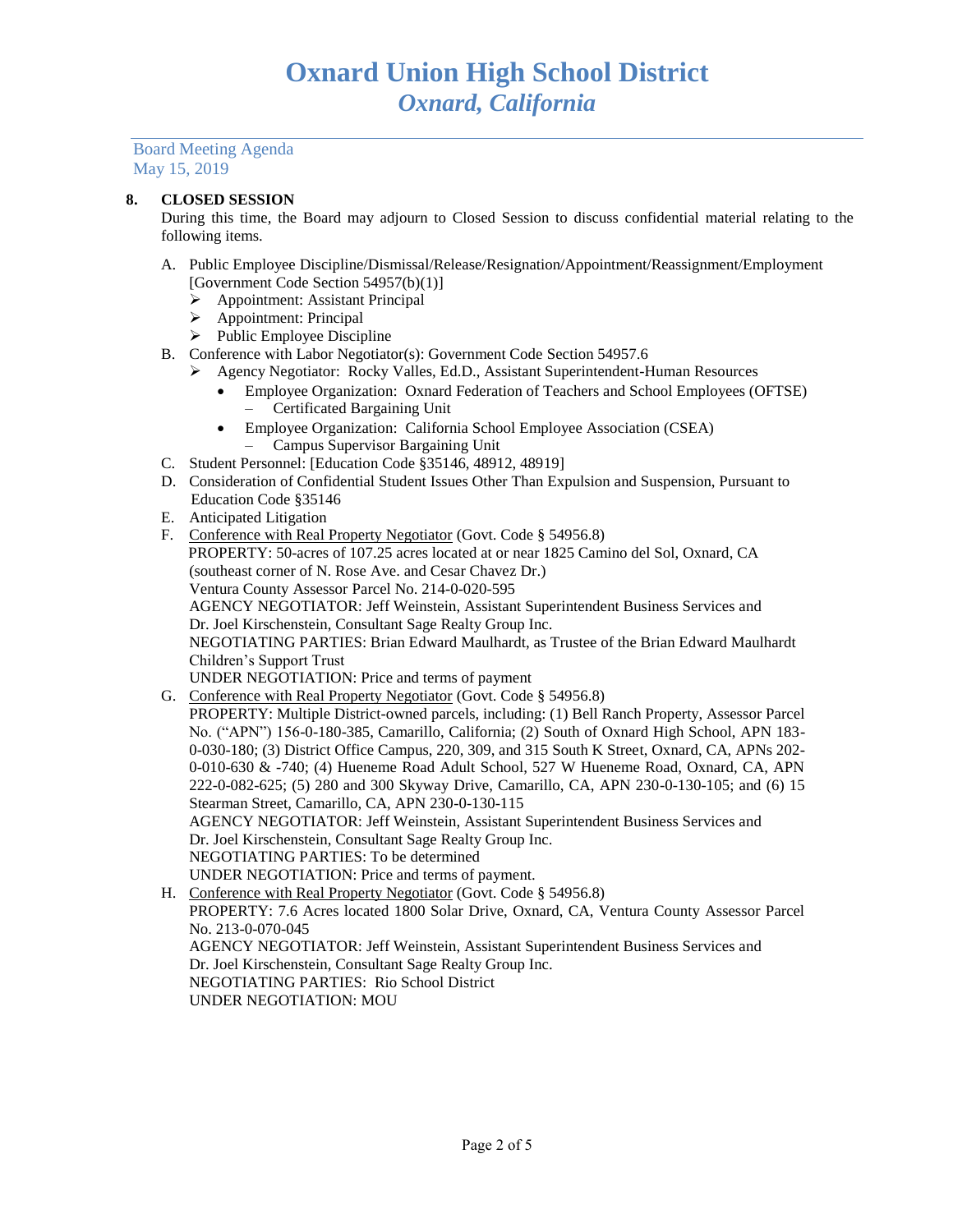# **9. RECOGNITION – DISTRICT BOARD ROOM**

- ➢ Outstanding Student Award Rancho Campana High School
- ➢ Hueneme High School NJROTC Mr. Stephen Hayes Adrian Ayala
- $\triangleright$  Reading Award Jennifer Brickey Richard Urias
- $\triangleright$  Migrant Speech and Debate Guadalupe Reyes
- ➢ State Seal of Biliteracy Adriana Diaz Vanessa Calderon

## **10. RECONVENE IN PUBLIC: REPORT ON CLOSED SESSION ACTION INCLUDING ANNOUNCEMENT OF HIGHEST CONFORMING WRITTEN BIDS FOR SALE, LEASE, or EXCHANGE of SURPLUS SCHOOL DISTRICT PROPERTIES for:**

- **A.** 220 South K Street, Oxnard (APN 202-0-010-740)
- **B.** 309-315 South K Street, Oxnard (APN 202-0-010-630)
- **C.** 1101 West 2nd Street, Oxnard (APN 202-0-233-355)
- **D.** Bell Ranch Property, County of County (APN 156-0-180-385)
- **E.** 3400 W Gonzalez Road, County of Ventura (APN 183-0-030-180)
- **F.** 15 Stearman Street, Camarillo (APN 230-0-030-115)
- **G.** 280 Skyway Drive, Camarillo (APN 230-0-030-105)
- **H.** 330 Skyway Drive, Camarillo (APN 230-0-030-105)
- **I.** 527 Hueneme Road, Oxnard (APN 222-0-082-625)

## **11. ACTION ITEM**

Consideration of either (i) rejection of bids as to the Sale, Lease, or Exchange of Surplus School District Properties, or (ii) adoption of following resolutions for the Sale, Lease, or Exchange of Surplus School District Properties:

- **A.** Consideration of Adoption of Resolution No. 19-17, entitled: "Resolution of the Board of Trustees of the Oxnard Union High School District Relating to the Sale of Certain District-Owned Real Property Identified as the 220 South K Street Site"
- **B.** Consideration of Adoption of Resolution No. 19-18, entitled: "Resolution of the Board of Trustees of the Oxnard Union High School District Relating to the Sale of Certain District-Owned Real Property Identified as the 309-315 South K Street Site"
- **C.** Consideration of Adoption of Resolution No. 19-19, entitled: "Resolution of the Board of Trustees of the Oxnard Union High School District Relating to the Sale of Certain District-Owned Real Property Identified as the 1101 West 2nd Street Site"
- **D.** Consideration of Adoption of Resolution No. 19-20, entitled: "Resolution of the Board of Trustees of the Oxnard Union High School District Relating to the Sale of Certain District-Owned Real Property Identified as the 15 Stearman Street Site"
- **E.** Consideration of Adoption of Resolution No. 19-21, entitled: "Resolution of the Board of Trustees of the Oxnard Union High School District Relating to the Sale of Certain District-Owned Real Property Identified as the 280 Skyway Drive Site"
- **F.** Consideration of Adoption of Resolution No. 19-22, entitled: "Resolution of the Board of Trustees of the Oxnard Union High School District Relating to the Sale of Certain District-Owned Real Property Identified as the 330 Skyway Drive Site"
- **G.** Consideration of Adoption of Resolution No. 19-23, entitled: "Resolution of the Board of Trustees of the Oxnard Union High School District Relating to the Sale of Certain District-Owned Real Property Identified as the Bell Ranch Site"
- **H.** Consideration of Adoption of Resolution No. 19-24, entitled: "Resolution of the Board of Trustees of the Oxnard Union High School District Relating to the Sale of Certain District-Owned Real Property Identified as the 527 Hueneme Road Site"
- **I.** Consideration of Adoption of Resolution No. 19-25, entitled: "Resolution of the Board of Trustees of the Oxnard Union High School District Relating to the Sale of Certain District-Owned Real Property Identified as the 3400 W Gonzales Road Site"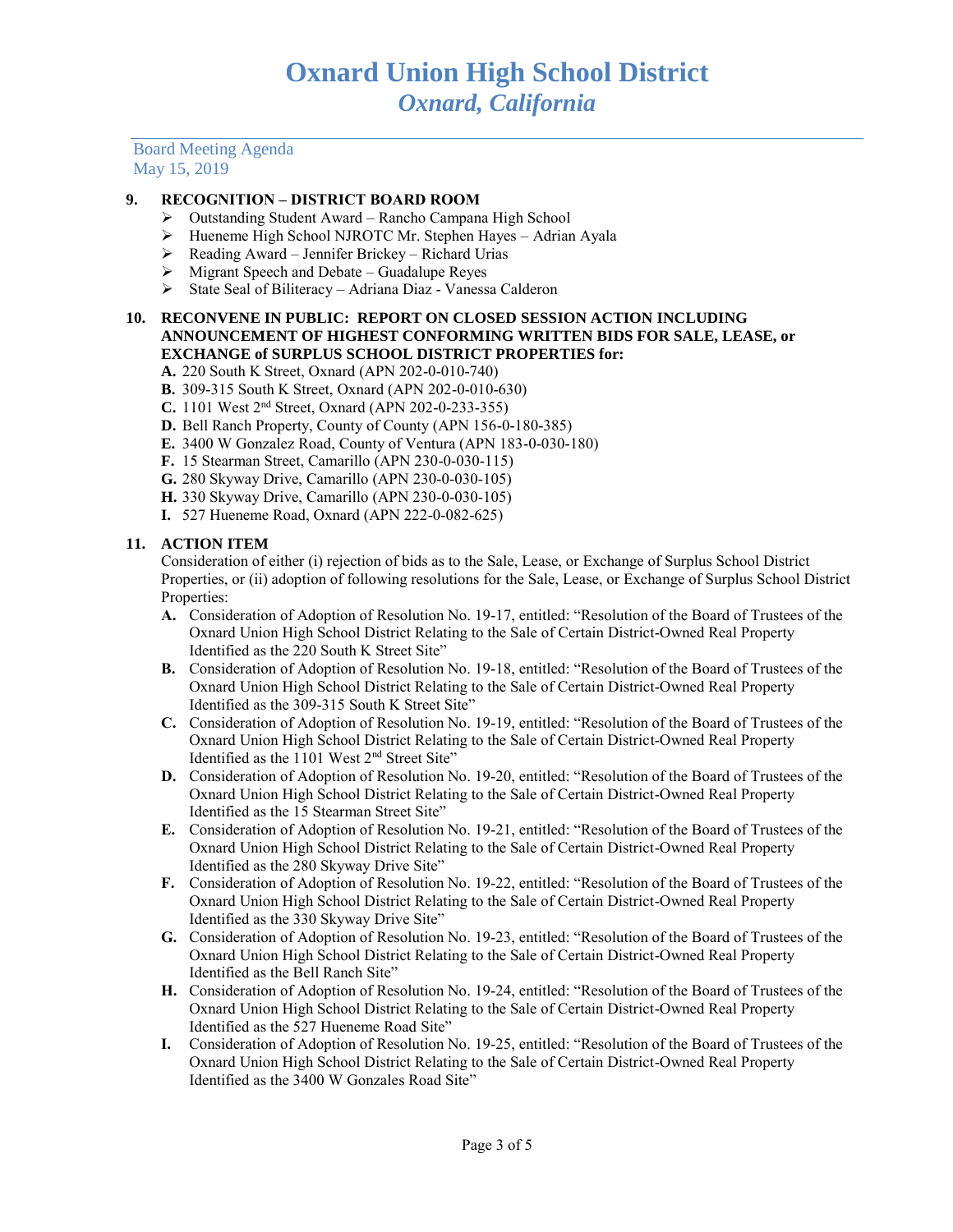## **12. PUBLIC HEARING**

- ➢ Proposed 2019-2020 Adopted Budget
- ➢ Local Control Accountability Plan (LCAP) Stakeholder Input during a Regular Meeting of the Governing Board

#### **13. PUBLIC COMMENTS TO ADDRESS THE BOARD OF TRUSTEES**

Those persons wishing to address the Board may do so at this time by completing a Speaker Card. All public comments are to be directed to the Board President. Individual speakers shall be allowed three (3) minutes to address the Board on each agenda or non-agenda item. With Board consent, the President may increase or decrease the time allowed for public presentation, depending on the topic and the number of persons wishing to be heard. The President may take a poll of speakers for or against a particular issue and may ask that additional persons speak only if they have something new to add. Please refer to the complete text of Oxnard Union High School District Board Policy 9323: *Procedures for Communicating with the Board of Trustees.*

#### **14. SUPERINTENDENT'S REPORT**

## **15. STUDENT REPRESENTATIVE TO THE BOARD – MARITZA SALCEDO**

#### **16. CONSENT CALENDAR**

#### **Business Services**

- **A.** Consideration of Approval of Donations, April 2 May 6, 2019
- **B.** Consideration of Approval of Purchase Orders and Direct Pays, April 19 May 3, 2019
- **C.** Consideration of Approval of Notice of Completion (NOC) for Contractor Civic Construction Associates, Inc. for Bid #574 Site Improvements & Alterations
- **D.** Consideration of Approval to Allow Use of Piggyback Bids/Contracts For Goods and Services Purchased Throughout Fiscal Year 2019/2020
- **E.** Consideration of Approval to Reject All Bids for Swimming Pool Repair and Deck Resurfacing at Oxnard High School, Bid #585
- **F.** Consideration of Approval to Reject All Proposals for Exterior Pool Lighting Replacements, RFP 588
- **G.** Consideration of Approval of Contract by Hoffman, Vance and Worthington, Inc. for Services to Provide Appraisal of Maulhardt Ranch
- **H.** Consideration of Approval of Contract between Nutrition Services and CAPE Charter School for the Delivery of Student Meals
- **I.** Consideration of Approval of Green Globe HVAC, Inc. Proposal for Walk-In Cooler at HHS
- **J.** Consideration of Approval of RGSE Structural Engineers Proposal for Structural Evaluation of Lighting Poles for District Sites
- **K.** Consideration of Approval to Hire a Risk Manager

#### **Educational Services**

- **L.** Consideration of Approval of Non -Public Schools (NPS) Placements, According to the students' IEP Teams and the Director of Special Education
- **M.** Consideration of Approval of Agreement between Oxnard Union High School District and Walgreens Oxnard – WorkAbility Adult Transition Program
- **N.** Consideration of Approval of Agreement between Oxnard Union High School District and Surfside Seafood Restaurant WorkAbility Adult Transition Program
- **O.** Consideration of Approval of New/Revised Course Proposal: Technical Cabinet Making/Carpentry (CP), Global Communications (CP), Film Analysis (CP), Math IB HL 1 Applications & Interpretations (CP), Math IB HL 2 Applications & Interpretations (H), Naval Science 3: Community in Emergency Response (CP), Naval Science 4: Community in Emergency Response (CP), Geology (CP), Environmental Science (CP), Biology of the Living Earth (CP) Guitar Ensemble 1 (CP), Guitar Ensemble 2 (CP), EG Strategies for Academic Success, Physical Education Course I, and Physical Education Course II